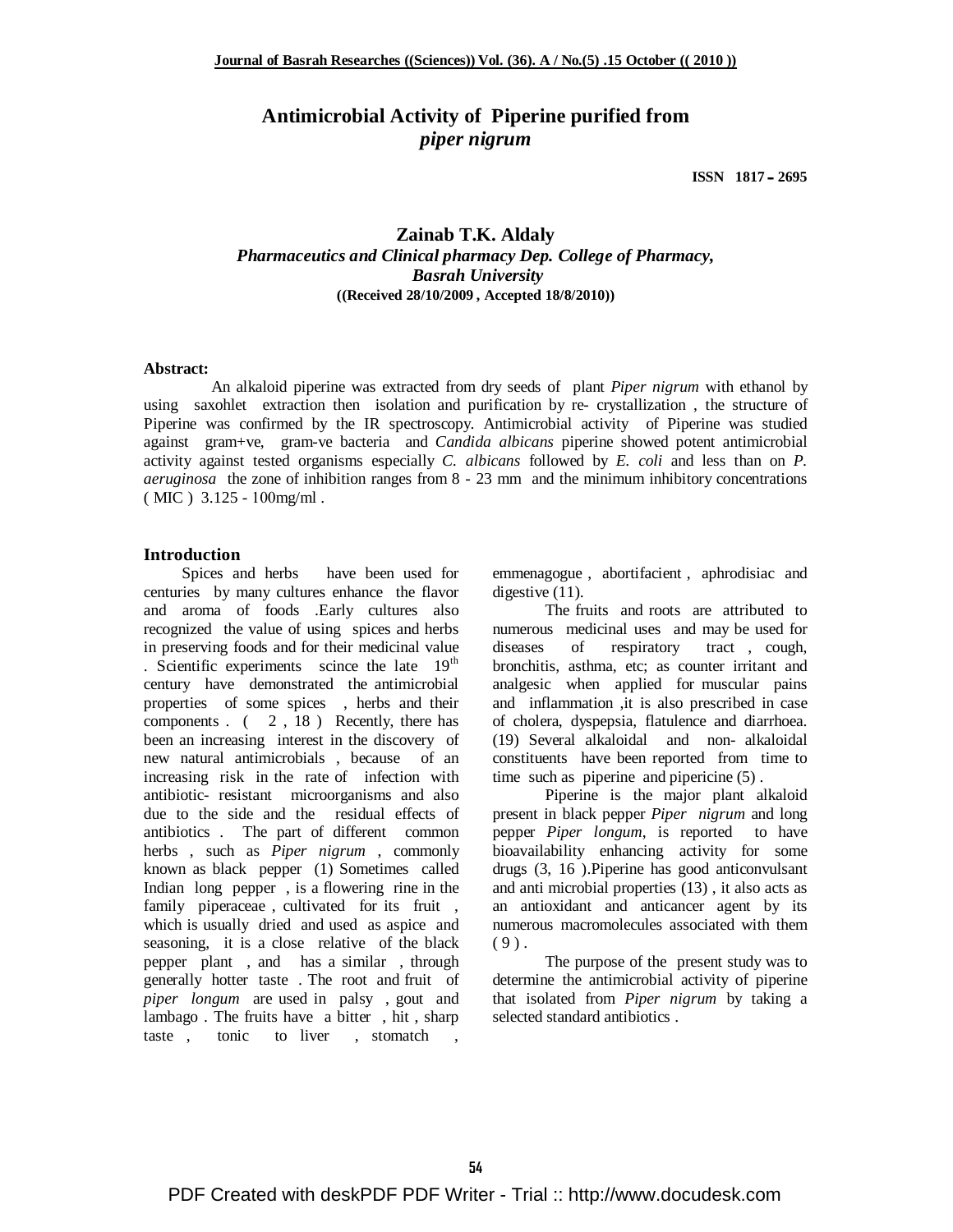#### **Materials and Methods :**

# **Extraction and identification of the piperine .**

 Fresh peppercorns ( 25 g ) were ground to affine powder , placed in asoxhlet thimble , and extracted with ethanol ( 250 ml ) for at least 90 minutes , At the end of the extraction the ethanol should be pale Yellow to colourless , the resulting solution was cooled , filtered and concentrated . The residue was dissolved in 10 % Alcoholic potassium hydroxide ( 25 ml ) . The solution was decanted if any residue remained , water drop wise was added

#### **Antimicrobial Screening**

As test microorganisms, Gram  $(+)$  bacteria *Staphylococcus aureus* , Gram ( - ) bacteria *Escherichia coli* , *Proteus vulgaris* , *Klebsiella pneumoniae*,*Pseudomonas aeruginosa* and the yeast *Candida albicans* .Clinical isolates of *Proteus vulgaris* , *Klebsiella pneumoniae* were obtained from MSc.Hussein, K. Abdul-sada , while *Candida albicans* was obtained from Dr. Kawther,T. Khalaf , and *Staphylococcus aureus, Escherichia coli,* and *Pseudomonas aeruginosa*  from MSc. Eiman, A. Saeed . pharmacology Dept. Pharmacy college .Basrah-university.

 Antimicrobial activity was studied by the standard disc diffusion method (4) . Muller hinton medium was used for determining antibacterial activity whereas Potato Dextrose Agar Medium was selected for antifungal activity Standard antibiotic disc of streptomycin ( $10 \mu$ g / disc) and erythromycin

#### **Results and Discussion**

 piperine was obtained as purified crystals as long yellow needles with weight of 1.5 gm, fig 1, having melting point 123.

IRspectrem showed characteristic bands for C-H ( aromatic and alphatic ) ( 2800 ,3000 cm ) ,  $N-C = 0$  (amide) (1680 cm),  $C = C$  (1600 cm) ) C-N ( 1250 cm ) C-O ( 1080 cm ) and C-H ( aromatic ) ( 1000 cm ) , the values of IR to isolated piperine in combination with standardized piperine IR  $fig(2,3)$  and these results inagreement with ( 7 ).

In the present study piperine exhibited maximum effect against *C . albicans* and *E. coli.* As the diameter of inhibitory zones were 23 , 20 mm respectively and found to be most active antibacterial agent against all bacterial

 ( about 30 ml will be required ) to precipitate the piperine. The piperine was collected and dried . Recrystallization from acetone : hexane ( 3:2 ) produced cleaner matterial . Structural determination is based on the infrared spectra ( IR spectrum ) and melting point (8) .The structure of Piperine was compared with IR standardize .

 ( 15 µg / disc) were also used for comparision in antibacterial testing respectively only .The piperine 100 mg was dissolved 10 ml of methanol (90%) the control experiment was setup with 2ml of ethanol (90%) which served as control.

 The antimicrobial activites were determind by measuring the diameter of the inhibitory zones in mm . The diameter of the growth inhibtion zones produced by the piperine on bacteria only were compared with diameter of the zone of the inhibition produced by the standard antibiotic disc .

Minimum inhibitory concentration (MIC)was determined by using the serial dilution method described by ( 15 ) , using the following concentration 400 , 200 , 100 , 50 , 25, 12.5 , 6.25 , 3.125 mg/ml . MIC values were determined as the lowest concentration of the constituent which completely inhibited the growth of the tested microorganisms ( 12 ) .

isolates . Table -1 and fig 4 , 11 , the piperine has higher antimicrobial activity against *E. coli*  and *P. vulgaris* in compare to erythromycin and streptomycin table - 1, fig. 4 , 5 while less activity in comparition to streptomycin and erythromycine against *S. aureus* and *P.aeruginosa* . Table -1, fig 6 ,7 , 8 , 9 and piperine showed higher antimicrobial activity against *K. pneumoniea* in compare to Erythromycin but this activity was less than Streptomycin fig.10.

The result of the minimum inhibitory concentrations is shown in table- 2 , all the studied bacteria and *C.albicans* were sensitive to piperine . MIC of piperine was between 3.125 - 100 mg / ml . The most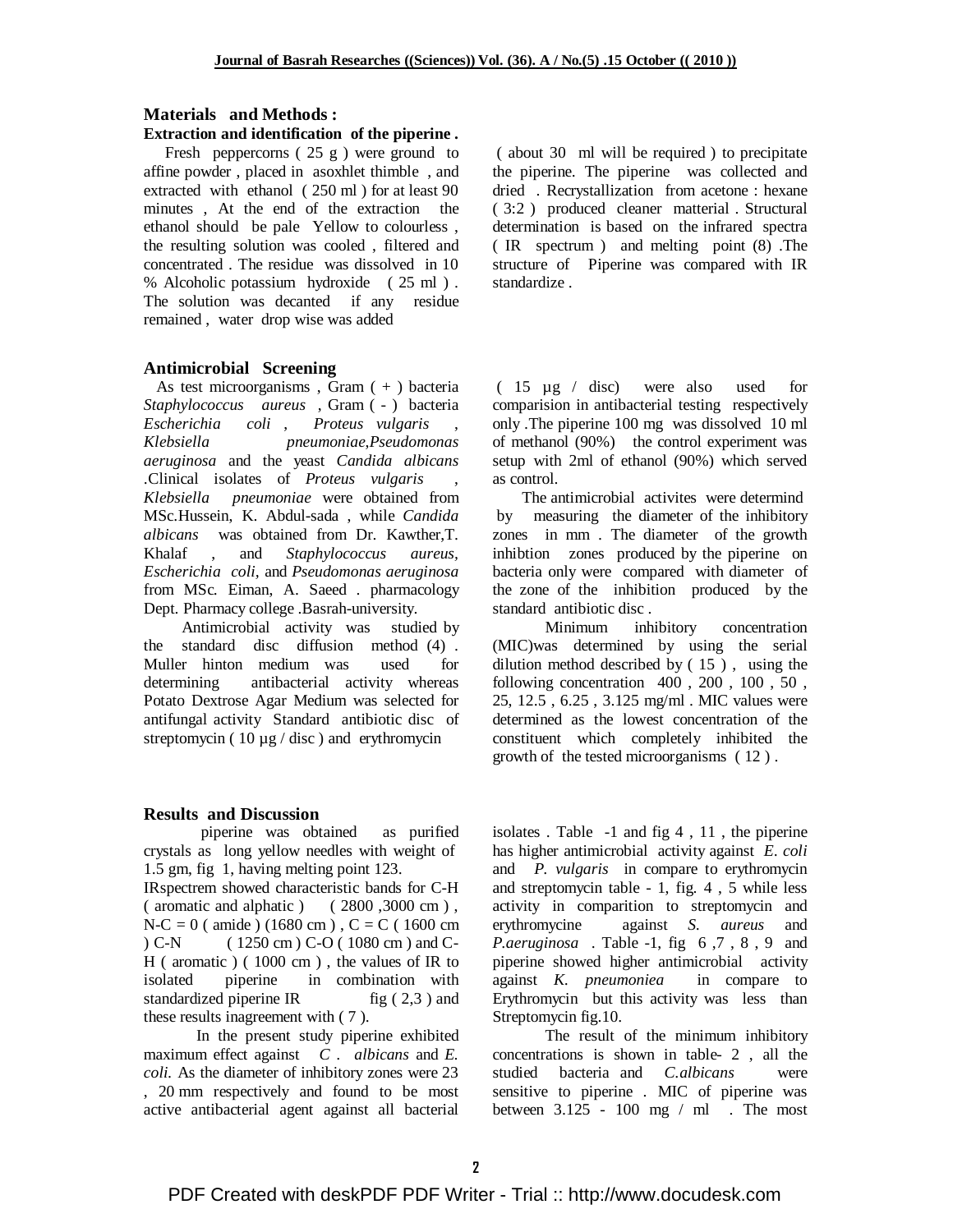sensnitive microorganism was *C. albicans* with MIC 3.125. Piperine activity may be comes from its ability to interfere with DNA and protein synthesis ( 9 ) .

Piperine also act as an inhibitor of Nor A efflux pumps which ac as transport proteins involved in the release of toxic substrate from inside the cells to the external enviroment . These proteins are found in both Gram positive and negative bacteria as well as in eukaryotic organism ( 18 ) .

The higher sensitivity of *C. albicans* to piperine comes from that the piperine, inhibited the lipid accumulation in yeast.  $(6)$ , the inhibitory effects were quantitatively represented by the total lipid accumulation

amount,triacylglycerol accumulation amount ,decrease in lipid amount and decrease in lipid body size with decrease in cell growth. Inhibitory effect of these compounds lead to decrease in triacylglycerol accumulation without any additional accumulation, of its intermediates suggesting that they will suppress the total carbon inflow into the triacylglycerol biosynthesis.(10).

 The sensitivity of *E*.*coli* to piperine may by resulting from the *E* . *coil* have ahighly permeable membrane in compaire to other gram negetiv bacteria , piperine alteration in the permeability of the cell wall which contain high level of lipid material (14).

#### **Table ( 1 ) : Antimicrobial activities of Piperine**

| Test organisms         | piperine                | Streptomycin      | Erythromycin     | Control          |
|------------------------|-------------------------|-------------------|------------------|------------------|
|                        | $100 \text{ mg}$ / disc | $10 \mu g$ / disc | $15\mu$ g / disc | Ethanol $(90\%)$ |
| Escherichia coli       | 20                      | 13.5              |                  |                  |
|                        |                         |                   |                  |                  |
| Staphylocuccus aureus  |                         | 23                | 24               |                  |
| Klebsilla pneumoniae   |                         | 20                | 10               |                  |
| Proteus vulgaris       |                         | 10                |                  |                  |
| Pseudomonas aeruginosa |                         | 22                |                  |                  |
| Candida albicans       |                         | No test           | No test          |                  |

 $($ -) = not sensitive

**Table( 2): MIC values of the piperine against different target organism.**

| Target organism        | MIC (mg/ml) |
|------------------------|-------------|
| Escherichia coli       | 6.25        |
| Staphylocuccus aureus  | 50          |
| Proteus vulgaris       | 12.5        |
| Pseudomonas aeruginosa | 100         |
| Klebsilla pneumoniae   | 25          |
| Candida albicans       | 3 1 2 5     |



**Figure ( 1 ) : Needle crystal of piperine 16 x**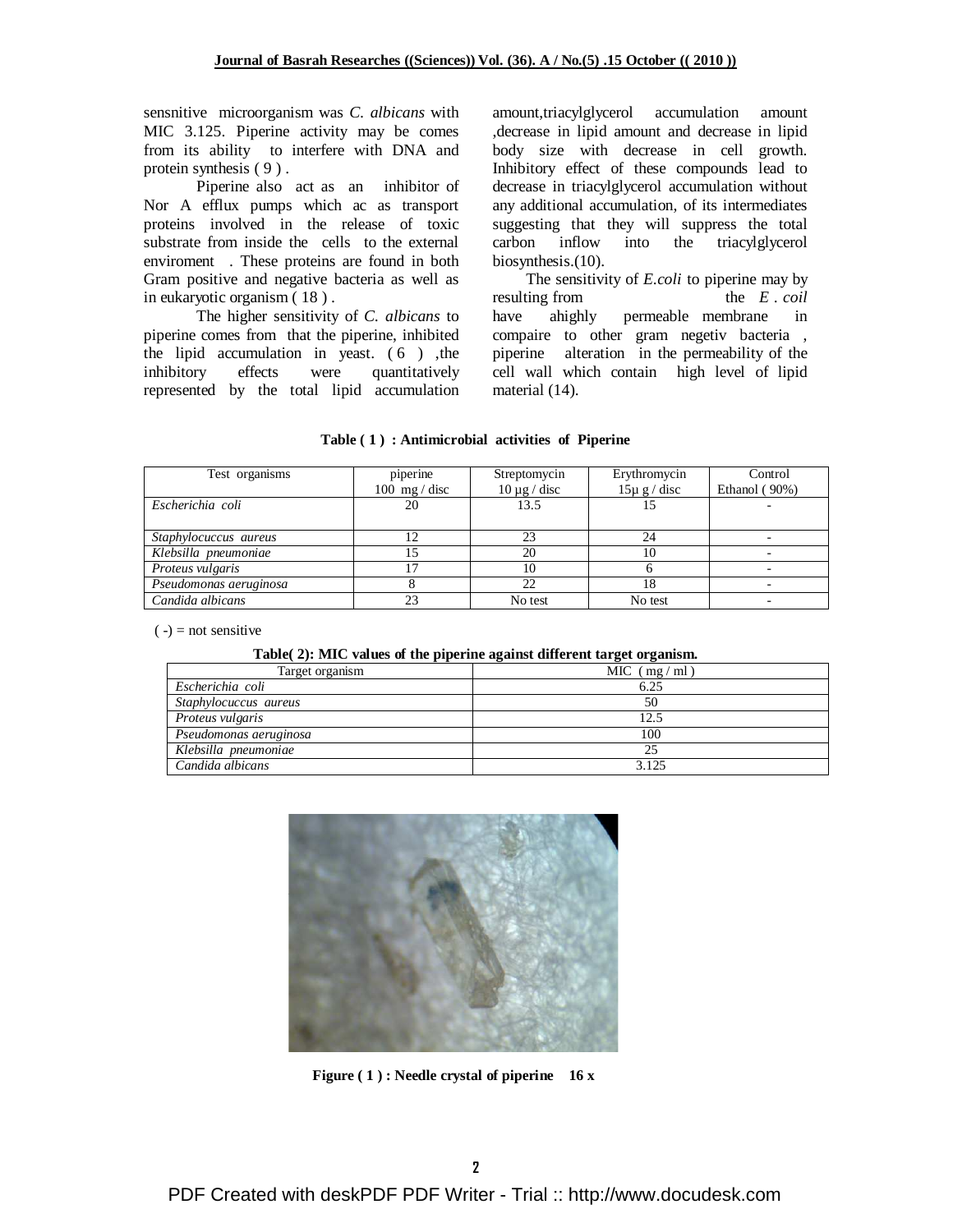

**Figure(2) : Infra-red spectra of purified piperine standard .** 



**Figure(3) : Infra-red spectra of purified piperine**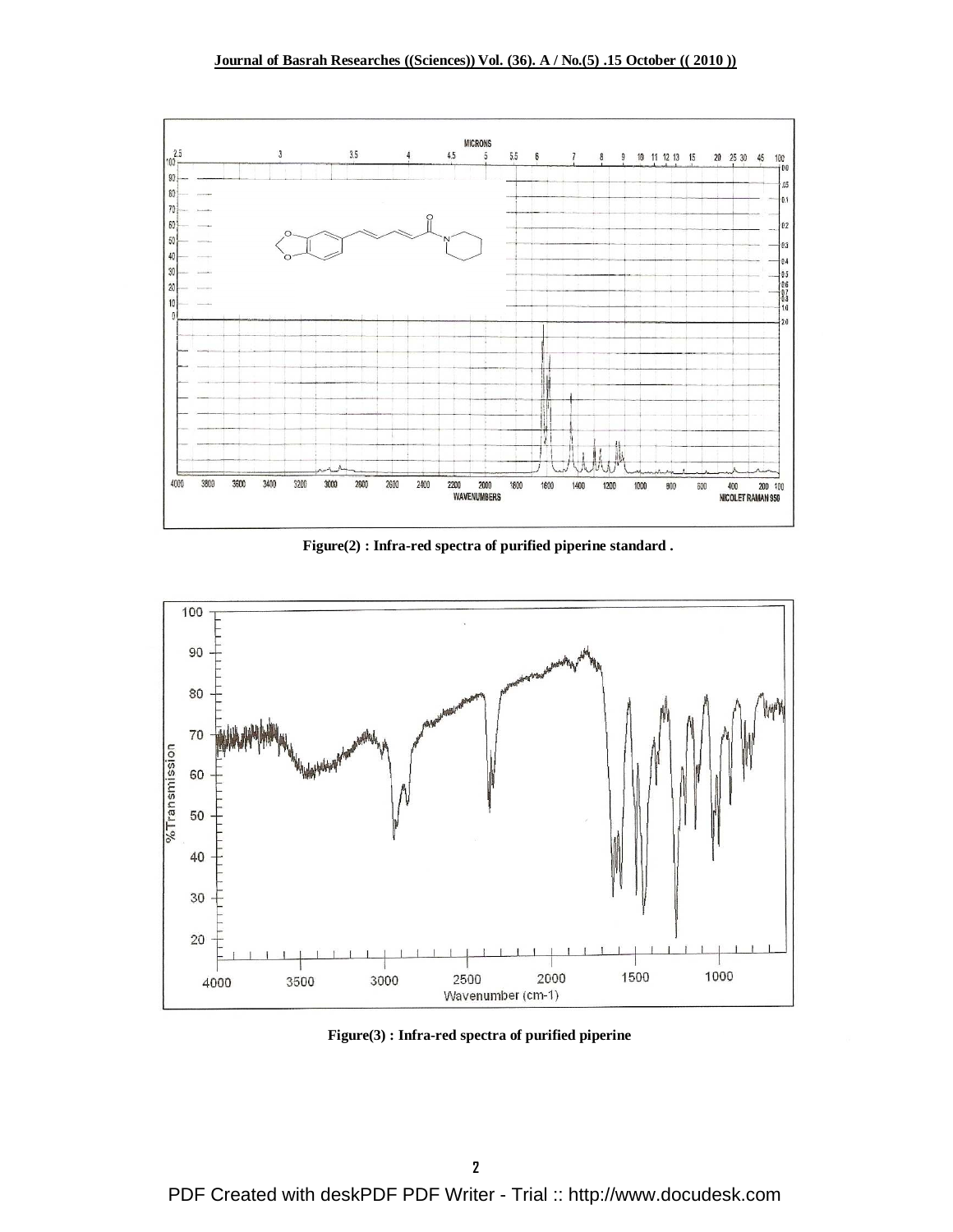

**Figure (4 ) : Activity of piperine , Erythromycine and Streptomycin on** *E. coli*



**Figure (** 5 **) : Activity of Piperine , Erythromycine and Streptomycin on** *P. vulgaris*



**Figure ( 6) : Activity of Erythromycine and Streptomycine on** *S. aureus*



 $\overline{a}$ **Figure ( 7 ) : Activity of piperine on** *S. aureus*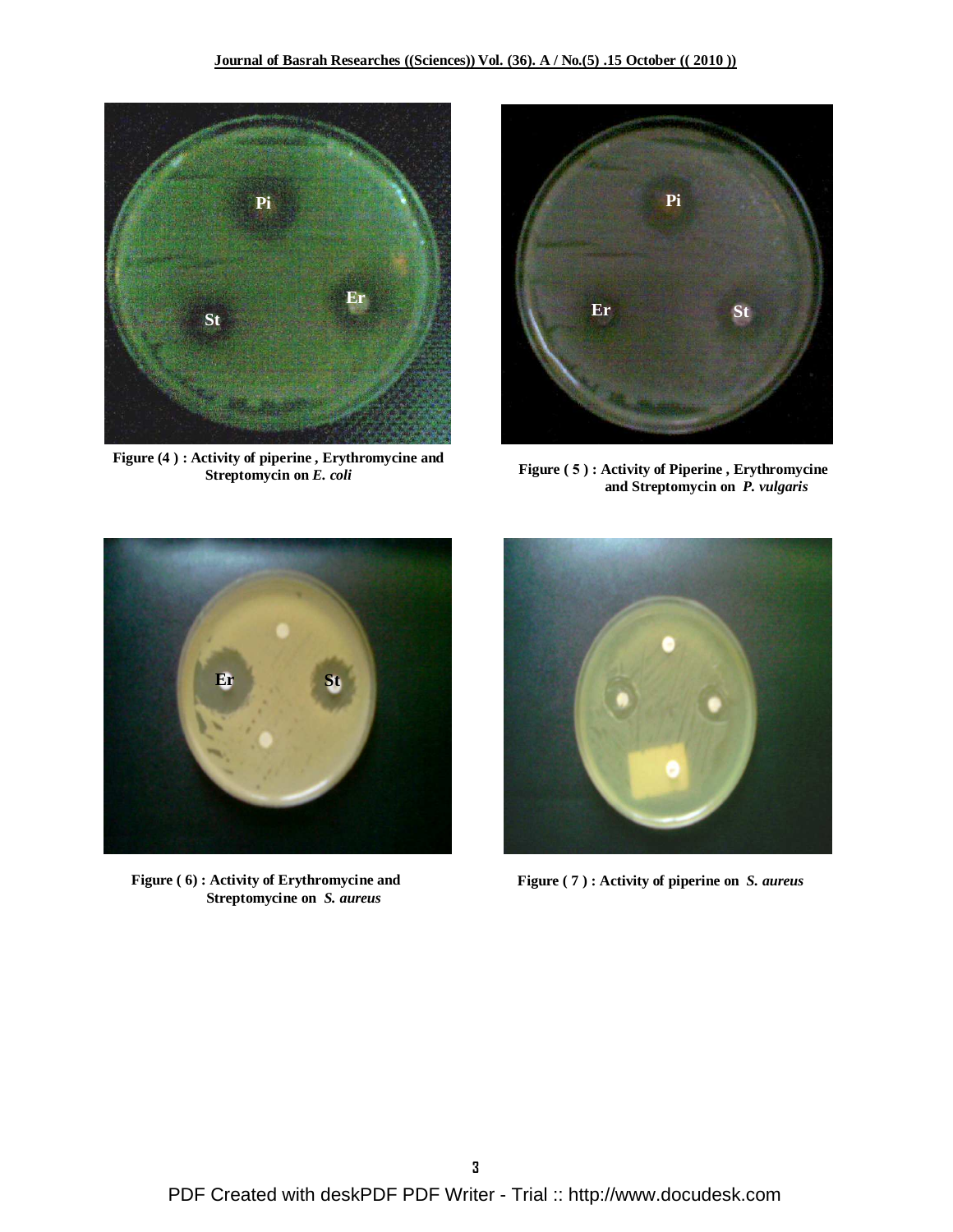

**Figure ( 8) : Activity of Erythromycine on** *K. pneumonae* **and** *P. aeruginosa* 



**Figure ( 9 ) : Activity of piperine on** *K. pneumonae* **and** *P. aeruginosa* 



**Figure (10) : Activity of Streptomycin on** *K.pneumoniae* **and** *P.aeruginosa*



**Figure (11 ) : Activity of piperine on** *C. albicans*

#### **Conclusions** :

Piperine aclass of compounds derived from a natural plant which is have potent activity against Gram+ve , Gram-ve

#### **References**

1- Ali , M .A , Noor , M .A , Sarmina , Y. , Astag , M . K . and Abu Sayeed , M .( 2007 ) . Antimicrobial Screening of different extracts of *piper longum* bacteria and yeast *Candida albicans* and its may be signifies as a source of therapeutic agents .

Linn . Re search J : Agriculture and Biological Sciences , 13 (6): 852-857.

2- Al - Turki , A . I. ( 2007 ) . Antibacterial effect of thyme peppermint, Sage , black pepper and garlic hydrosols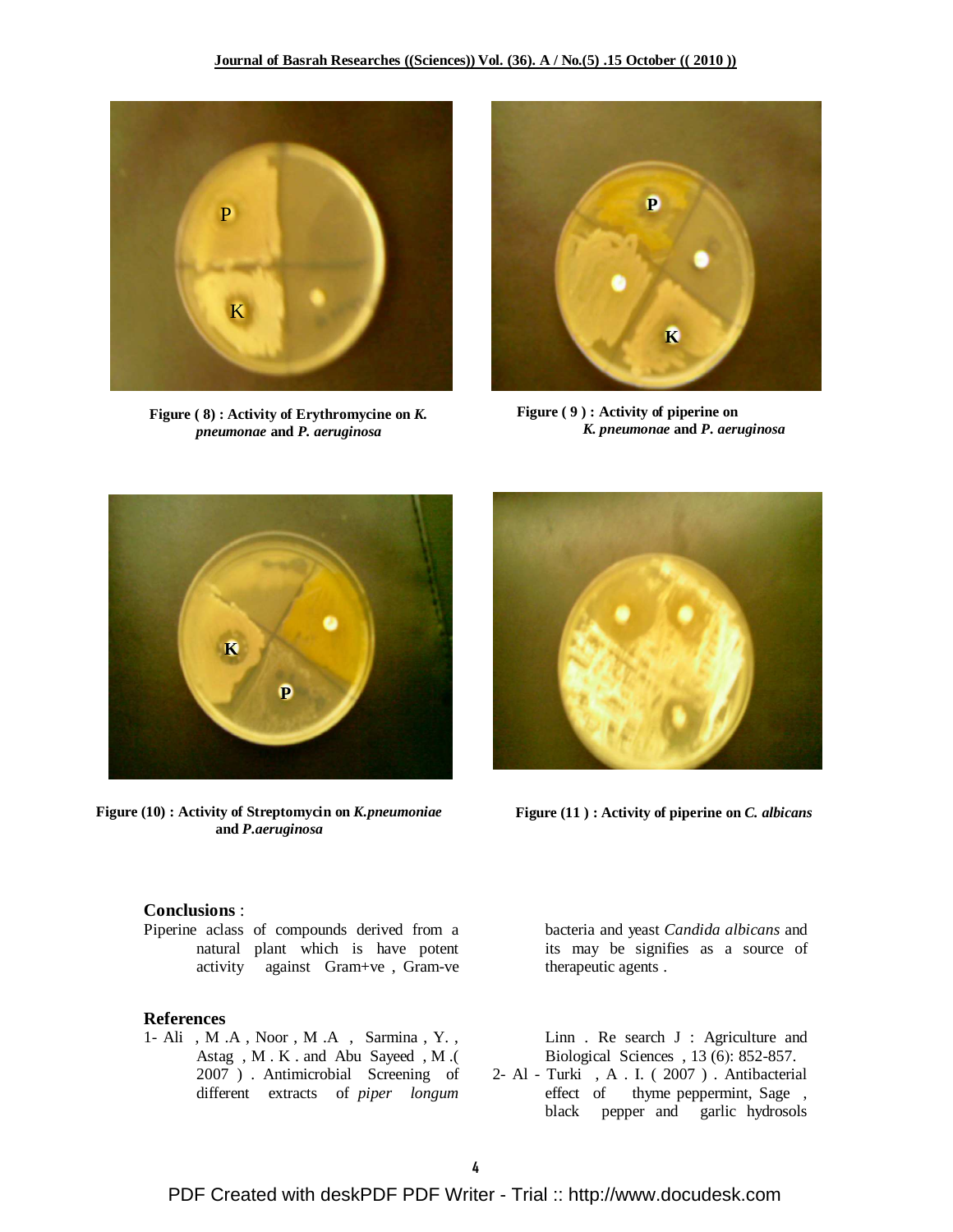against *Bacillus subtilius* and *Salmonella enteritidis* . J .of food , Agriculture and Enviroment , 5 ( 2) : 93.

- 3- Badmaev, V., Majeed, M. And Norkus, E.(1999). Piperine an alkaloid derived from black pepper, increases serum response of beta - carotene during 14 days of oral beta-carotene supplementation. Nutr.Res. 19:381- 388.
- 4- Barry , A .L . ( 1980) . Procedures for testing antimicrobial agents in agar media . In antibiotic in laboartory medicine , Eds ., V. Lorian.Williams and wilkins Co., Baltemore ,UsA ., PP : 1-23 .
- 5- Bina , S. , Sabria , B . , Tahsin , G . F . and Fatima , N . (1997 ). AN Amide from fruits of *piper nigumr phyt*achemistry 45 (8):1617-1619.
- 6- Daisuke , M. , Satoshi , O. , Taichi , O. ,Wei , J. and Hiroshi ,T. (2008). Molecular Target of Piperine in the Inhibition of Lipid Droplet Accumulation in Macrophage. Biol .Pharm. Bull. 31 : 1063- 1066.
- 7- Das, B. , Juthika, K. , Sitesh, C. , Mohammad , A. and Joydeb , K. (2007). Antitumor and Antibacterial activity of Ethyl acetate extract of *Ludwi* -*gita* Hyssopifolia Linn and Its Active Principle Piperine pak.J.Pharm.Sci., 20(2):128-131.
- 8- http // eb . uvic ca / pmarrs / chem. 465 /465 e O3 Piperine . Pdf
- 9- Inshad , A.K . , Zahid , M .M . , Ashwani , K . , Vijeshwar, V. and Ghulam , N.O . (2006) . Piperine , aphytochemical potentiator of ciprofloxacin aganist *Staphylococcus aureus* . Antimicrobial Agents and chemothera . 50 (2) :810- 812.
- 10- Kazuyoshi, K. , Masakazu , Y. and Yasushi , K . (2006) . Inhibition of Lipid Accumulation and Lipid Body formation in Oleaginous Yeast by Effective Components in Spices , Carvacrol , Eugenol , Thymol , and Piperine . J. Agric . Food Chem . , 54  $(10): 3528 - 3534$ .
- 11- Kirtikar , K . R . and Basu , B. D. (1987 ) . Indian Medicinal Plants , International

book distributors, Dehradun , India, (3) :2128- 2129.

- 12- Mazzanti,G. , Mascellino,N.T., Pattinelli,L. ,Coluccia,D. , Manganario , M. and Saso, L. ( 2000 ) Antimicrobial investigaton of semipurified fractions of *Ginkgo biloba Leaves.*J*.*Ethnopharmacol.,71: 83-88
- 13- Nwinyi , O.C. , Chinedu , N . S . , Ajani, O.O . and Ogunniran , K.O. ( 2009 ) Antibacterial effects of extracts of *Ocimum gratissimum* and *piper guineense* on *Escherichia Coli* and *staphylococus aureus* . African Journal of food sciene Vol 3 (3) , pp. 077- 081.
- 14- Obafemi, C.A , Sula imon , T.A. , Aki , D.A. and Olug bade, T.A. (2006) Antimicrobial activity of extracts and agermacranolide . type of sesquiterpene lactone from *Tithonia diversifolia* leaf extract. Afr. J. Biotechnol.( 12: 1254-1258 .
- 15- Pepeljnjak, S. , Kosalec, Z. , Kalodera and Kustrak, D. (2003) . Natural Antimycotics from Croation plants , in plant-derived Antimycotics Eds.M.Rai and Haworth press , Binghampton. :49-81.
- 16- Selvcndiran , K. , Princerijeya , J. and Sakthisekaran , D. (2009). In vivo effect of Piperine on serum and tissue glycolprotein levels in benzo (a)pyrene induced lung carcinogenesis in swiss albino mice . Pulmonary Pharmacology & Therapentic , 19 (2) : 107- 111.
- 17- Shelef , L. A. , Naglik , O.A. and Bogen , D.W. ( 1980 ). Sensitivity of some common food - borne bacteria to the spices Sage , rosemary and allspice . J . food .Sci. Vol.45 (4) : pp. 1044-1045.
- 18- Webber , M.A. And Piddock , L.J.V. ( 2003 ).The importance of efflux pumps in bacterial antibiotic resistance , J. of Antimicrobial chemotherapy . 51: 9-11 .
- 19- Young cheol ,y. L. , Sang , G. , Hee , L. , Kwon , M. , Moo-Key , L., Sang - Hyun and Hoi – seon , L. (2002 ) Apiperidine Amide Extracted from *piper longam* . Fruit Shows Activity against Aedes aegypti Mosquito Larvae. J . of Agriculture and food Chemistry .( 50 ) :3765 -3767 .